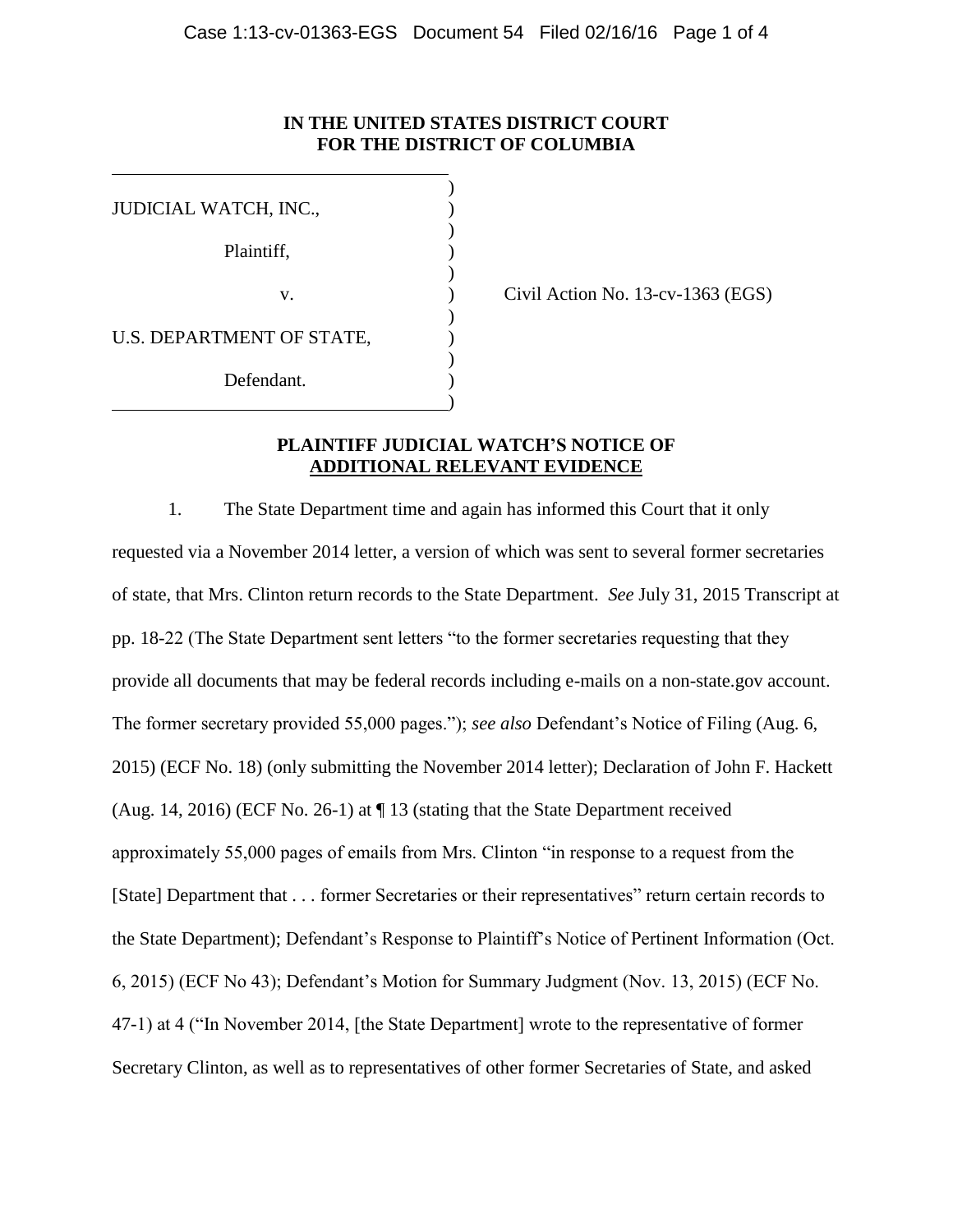#### Case 1:13-cv-01363-EGS Document 54 Filed 02/16/16 Page 2 of 4

them to assist State in fulfilling its obligations under the Federal Records Act."); Third Declaration of John F. Hackett (Nov. 13, 2015) (ECF No. 47-2) at ¶ 42 ("On December 5, 2014, former Secretary Clinton provided the Clinton emails in response to a request from the [State] Department that . . . former Secretaries or their representatives" return certain records to the State Department.).

2. In its Motion for Discovery, Plaintiff provided evidence suggesting that the State Department has been less than forthright with the Court concerning when and how it requested that Mrs. Clinton return records. *See* Motion for Discovery at 20-22.

3. Specifically, Plaintiff referenced records produced by Platte River Networks to the Select Committee showing that, in July 2014, Mrs. Clinton asked Platte River Networks to copy Mrs. Clinton's emails located on the "clintonemail.com" system onto a DVD and that Platte River Networks complied with the request. *Id*. at 20. Plaintiff also cited to testimony provided by Ms. Mills to the Select Committee in which she stated that in "late summer" she learned that "the State Department was 'going to be needing to augment their records and would be making a request to do that.'" *Id*. (*quoting* Mills Interview at pp. 250-51).

4. Because of the apparent conflict between the State Department's repeated assertion and the limited available evidence, Plaintiff sought discovery, in part, to uncover specific facts about the State Department's request for the return of records from the "clintonemail.com" record system*.* Motion for Discovery at 26. Such facts include:

- Prior to October 2014, did the State Department request that Mrs. Clinton and Ms. Abedin return all federal records located on the "clintonemail.com" system;
- When and under what circumstances did the State Department realize it did not have all federal records from the "clintonemail.com" system; and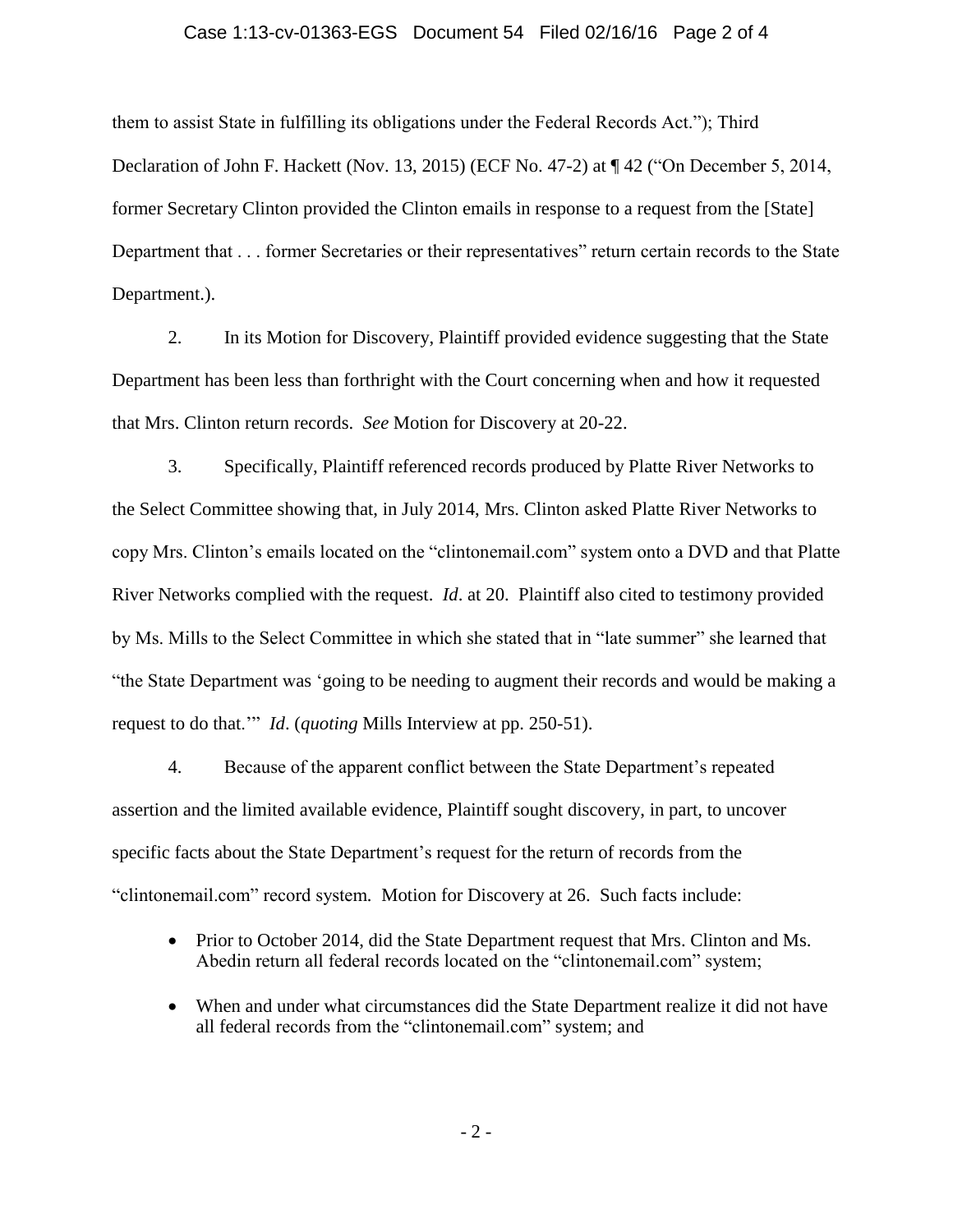• Once the State Department realized it did not have all federal records from the "clintonemail.com" system, what steps did it take to gain possession of them.

*Id*.

5. Plaintiff just recently received additional evidence that demonstrates that the State

Department has been less than forthright with the Court concerning when and how it requested

that Mrs. Clinton return records.

6. On August 22, 2014, in an email to David E. Wade, then Chief of Staff to

Secretary of State John F. Kerry, Ms. Mills stated:

I wanted to follow up on your request last month about getting hard copies of Secretary Clinton's emails to/from accounts ending in ".gov" for her tenure at the Department. I will be able to get that to you, to the best of its availability. Given the volume, it will take some time to do but I wanted to let you know that I am working to get it to you.<sup>1</sup>

7. This email indisputably shows that the State Department first asked Mrs. Clinton to return records as late as July 2014, not November 2014 as the State Department would have this Court and Plaintiff believe. 8. Plaintiff should not have to rely on the dribs and drabs of information it receives

from the State Department as it slowly processes the various FOIA requests submitted by Plaintiff and other requesters. This is even more so since the Court specifically asked the State Department about how and when it requested that Mrs. Clinton return records. *See* July 31, 2015 Transcript at pp. 18-22; *see also* July 31, 2016 Minute Order.

9. This newly discovered email again demonstrates that discovery is necessary for Plaintiff to once-and-for-all uncover and present all, relevant admissible evidence to the Court about whether the State Department and Mrs. Clinton deliberately thwarted FOIA.

<sup>|&</sup>lt;br>| Plaintiff received this record in response to another FOIA request to the State Department. The entire email chain as received by Plaintiff is attached as Exhibit A.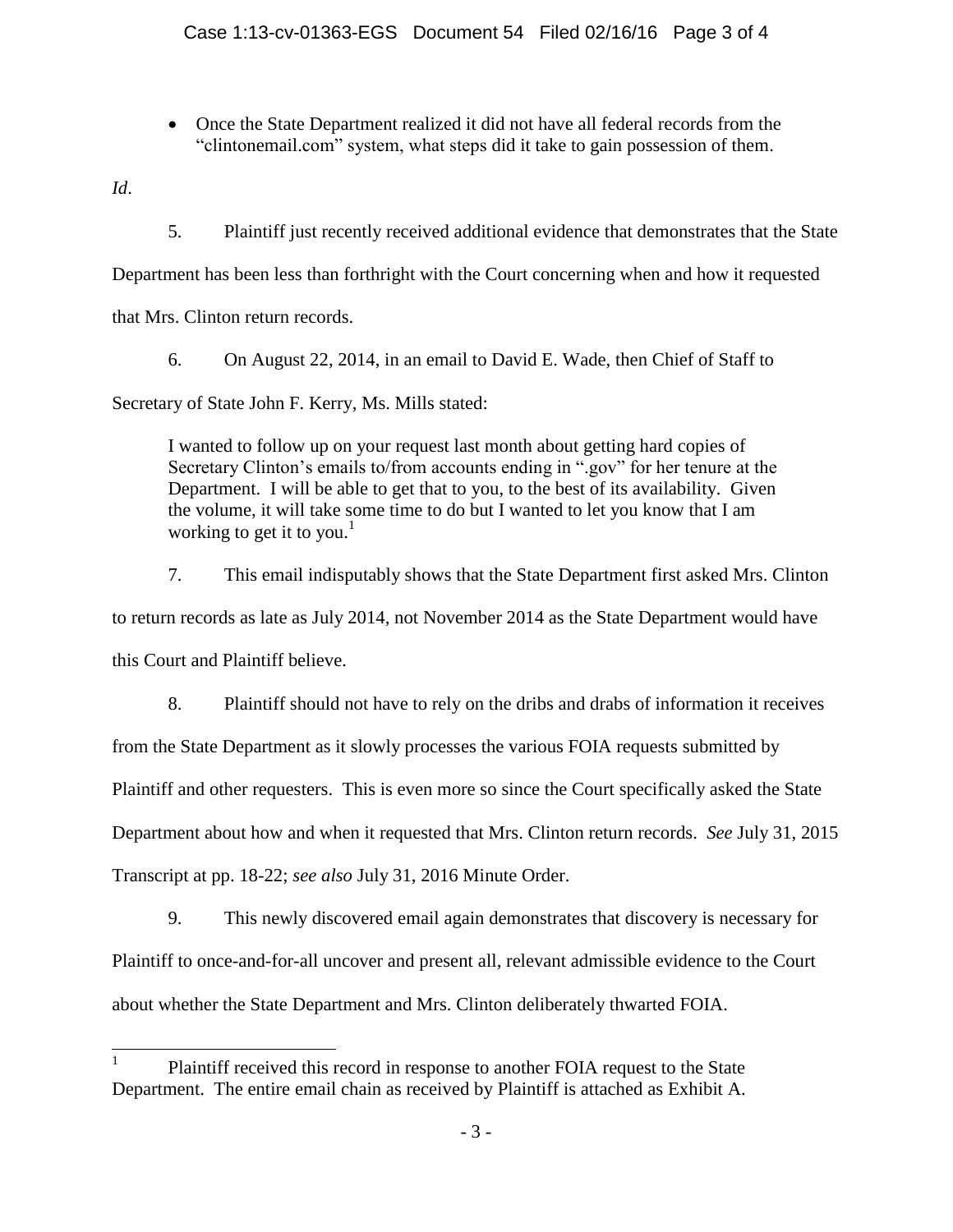Dated: February 16, 2016 Respectfully submitted,

/s/ Michael Bekesha

Michael Bekesha D.C. Bar No. 995749 JUDICIAL WATCH, INC. 425 Third Street S.W., Suite 800 Washington, DC 20024 (202) 646-5172

*Counsel for Plaintiff Judicial Watch, Inc.*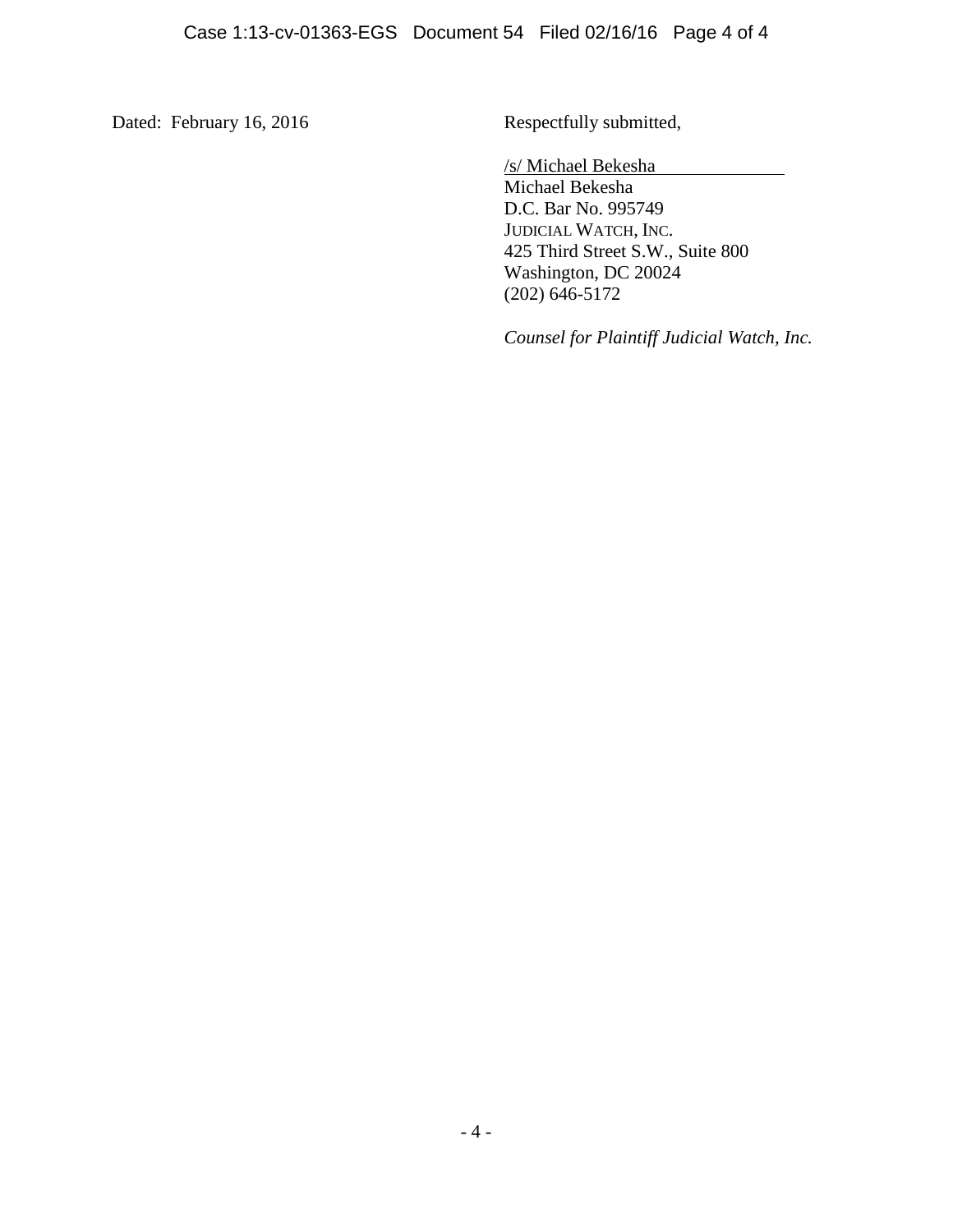# **Exhibit A**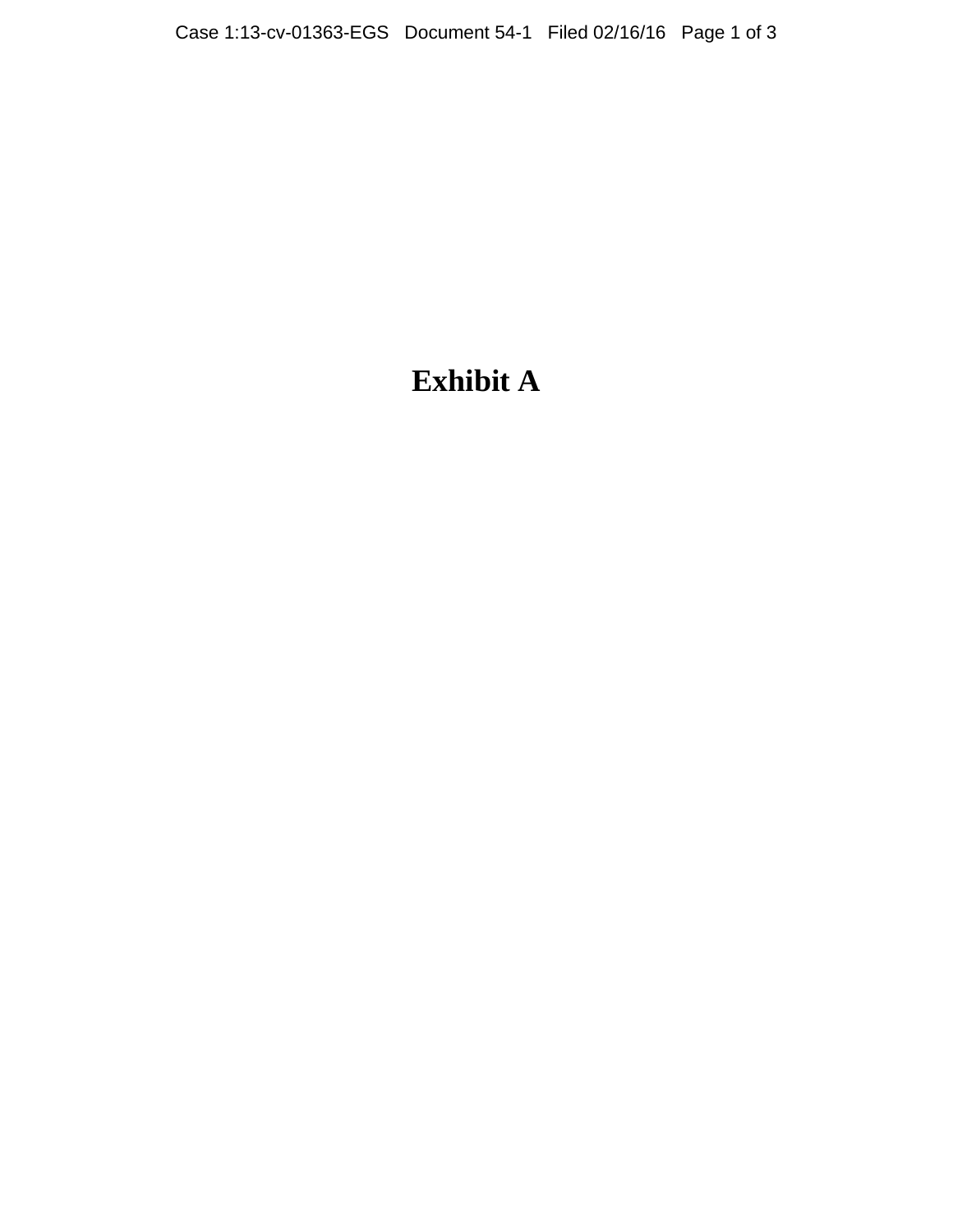#### Case 1:13-cv-01363-EGS Document 54-1 Filed 02/16/16 Page 2 of 3

CO 5 8 4 6 3 2 3:1ED U.S. Department of State Case No. F-2015-05048 Doc No. C05846323 Date: 02/04/2016 Obtained by Judicial Watch, Inc. via FOIA

| From:<br>Sent:                                                                                                                             | Visek, Richard C<br>Tuesday, August 26, 2014 6:43 AM         | <b>RELEASE IN PART</b>                   |  |
|--------------------------------------------------------------------------------------------------------------------------------------------|--------------------------------------------------------------|------------------------------------------|--|
| To:                                                                                                                                        | McLeod, Mary; Keller, Andrew N                               | <b>B5,B6</b>                             |  |
| Subject:                                                                                                                                   | Re: Following Up                                             |                                          |  |
|                                                                                                                                            |                                                              |                                          |  |
|                                                                                                                                            |                                                              |                                          |  |
| From: Visek, Richard C<br>To: McLeod, Mary<br>Subject: FW: Following Up                                                                    | Sent: Sunday, August 24, 2014 11:55 AM Eastern Standard Time |                                          |  |
| fysa                                                                                                                                       |                                                              |                                          |  |
| From: Visek, Richard C<br>Sent: Sunday, August 24, 2014 11:55 AM<br>To: Wade, David E<br>Cc: Keller, Andrew N<br>Subject: RE: Following Up | Reviewer                                                     | REVIEW AUTHORITY: Frank Tumminia, Senior |  |
| David $-$                                                                                                                                  |                                                              | Regards, Rich                            |  |
|                                                                                                                                            |                                                              |                                          |  |
| From: Visek, Richard C<br>Sent: Friday, August 22, 2014 3:58 PM<br>To: Wade, David E<br>Cc: Keller, Andrew N<br>Subject: FW: Following Up  |                                                              |                                          |  |
|                                                                                                                                            |                                                              |                                          |  |
| David $-$                                                                                                                                  |                                                              |                                          |  |
|                                                                                                                                            | Let me know if you have any questions. Regards, Rich         |                                          |  |
| From: Cheryl Mills [mailto:cheryl.mills<br>Sent: Friday, August 22, 2014 9:20 AM<br>To: Wade, David E                                      |                                                              |                                          |  |
| Cc: Visek, Richard C; Philippe Reines.<br>Subject: Following Up                                                                            |                                                              |                                          |  |
|                                                                                                                                            |                                                              |                                          |  |
| Dear David (and Rich)                                                                                                                      |                                                              |                                          |  |

I wanted to follow up on your request last month about getting hard copies of Secretary Clinton's emails to/from accounts ending in ".gov" for her tenure at the Department.

U.

UNCLASSIFIED U.S. Department of State Case No. F-2015-05048 Doc No. C05846323 Date: 02/04/2016